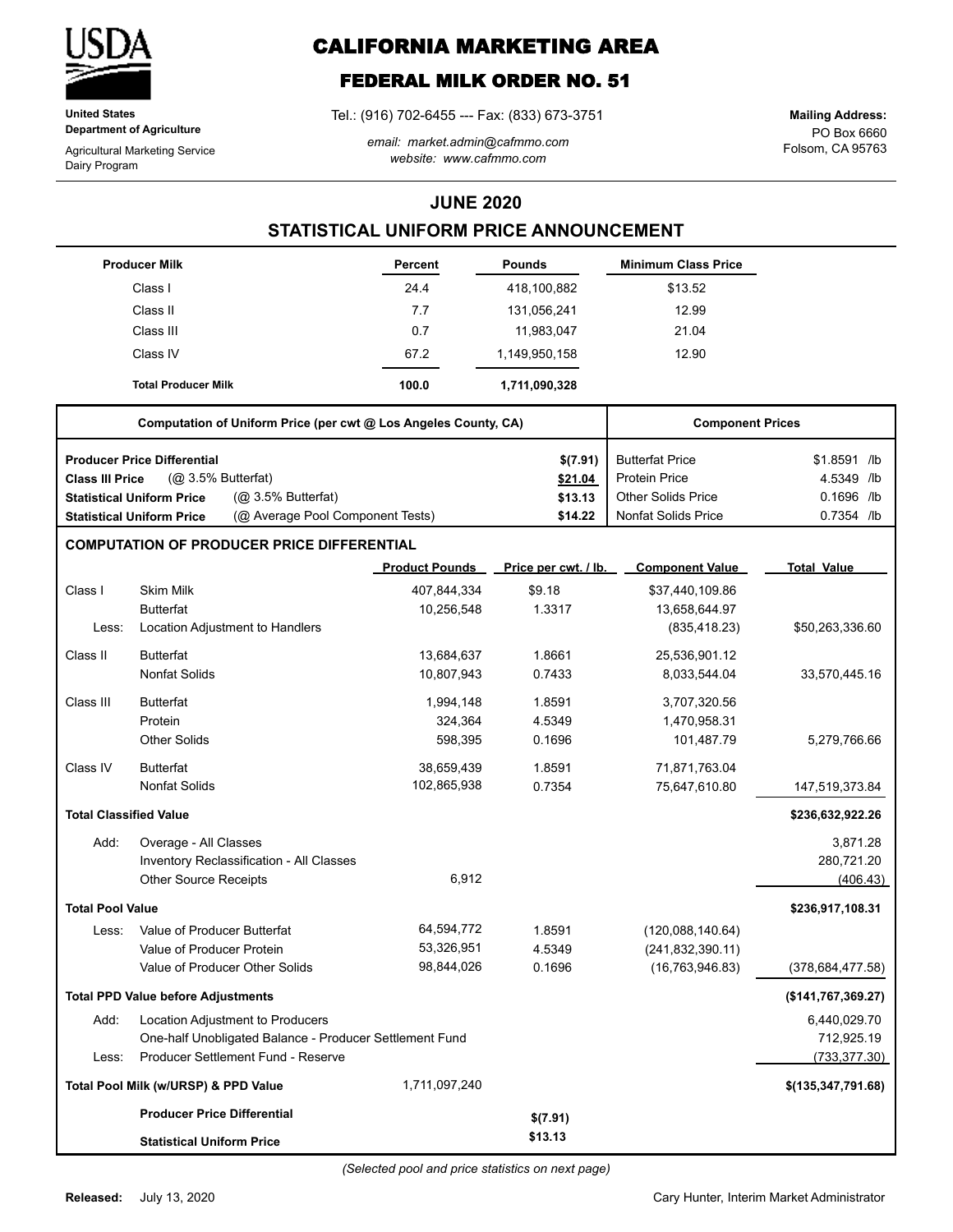# **CALIFORNIA MARKETING AREA**

## **FEDERAL MILK ORDER NO. 51**

| <b>Payment Schedule</b>                                      |                  |  |  |  |
|--------------------------------------------------------------|------------------|--|--|--|
| <b>Payment Dates for the Month of:</b>                       | <b>JUNE 2020</b> |  |  |  |
| Payment TO the Producer Settlement Fund due on:              | July 16, 2020    |  |  |  |
| Payments FROM the Producer Settlement Fund made on:          | July 20, 2020    |  |  |  |
| Final payments TO a Cooperative Association must be made on: | July 20, 2020    |  |  |  |
| Final payments to Producers must be RECEIVED by:             | July 20, 2020    |  |  |  |
|                                                              |                  |  |  |  |

#### **Producer Price Differential and Statistical Uniform Price, by Zone Differential**

|                     | Zone<br>1/<br><b>Differential</b> | <b>Adjustment</b> | <b>Producer</b><br><b>Price</b><br><b>Differential</b> | <b>Statistical</b><br><b>Uniform</b><br><b>Price</b> | 2 <sup>1</sup> |
|---------------------|-----------------------------------|-------------------|--------------------------------------------------------|------------------------------------------------------|----------------|
|                     |                                   |                   | dollars per hundredweight                              |                                                      |                |
| As Announced:       | 2.10                              | 0.00              | (7.91)                                                 | 13.13                                                |                |
| <b>Other Zones:</b> | 2.00                              | (0.10)            | (8.01)                                                 | 13.03                                                |                |
|                     | 1.80                              | (0.30)            | (8.21)                                                 | 12.83                                                |                |
|                     | 1.70                              | (0.40)            | (8.31)                                                 | 12.73                                                |                |
|                     | 1.60                              | (0.50)            | (8.41)                                                 | 12.63                                                |                |

Differentials listed apply to zones included in the California Marketing Area. Outside of this area, differentials may be above or below this range. Differentials apply on a county basis. 1/

2/ Prices at 3.5 percent butterfat, 2.99 percent protein, and 5.69 percent other solids.

#### **Producer Milk Received by Component Pounds**

| <b>Producer Milk Receipts</b> | <b>Skim</b>   | <b>Butterfat</b> | <b>Protein</b><br><b>Pounds</b> | <b>Other Solids</b> | <b>Nonfat Solids</b> |
|-------------------------------|---------------|------------------|---------------------------------|---------------------|----------------------|
| Class I                       | 407,844,334   | 10,256,548       | 13,139,318                      | 24,435,019          | 37,574,337           |
| Class II                      | 117,371,604   | 13,684,637       | 3,785,146                       | 7,022,797           | 10,807,943           |
| Class III                     | 9,988,899     | 1,994,148        | 324,364                         | 598,395             | 922,759              |
| Class IV                      | 1,111,290,719 | 38,659,439       | 36,078,123                      | 66,787,815          | 102,865,938          |
| <b>Total Producer Milk</b>    | 1,646,495,556 | 64,594,772       | 53,326,951                      | 98,844,026          | 152,170,977          |

#### **Selected Pool Statistics**

| Est Class I Percentages |            | Average test of producer receipts: |        |  |  |
|-------------------------|------------|------------------------------------|--------|--|--|
| Skim                    | 21.54 %    | <b>Butterfat</b>                   | 3.78 % |  |  |
| <b>Butterfat</b>        | 13.14<br>% | Protein                            | 3.12%  |  |  |
|                         |            | <b>Other Solids</b>                | 5.78 % |  |  |

#### **Administrative Assessment and Marketing Service Deduction**

| § 1000.85 - Assessment for order administration | \$0.030 per hundredweight |
|-------------------------------------------------|---------------------------|
| § 1000.86 - Deduction for marketing services    | \$0.040 per hundredweight |